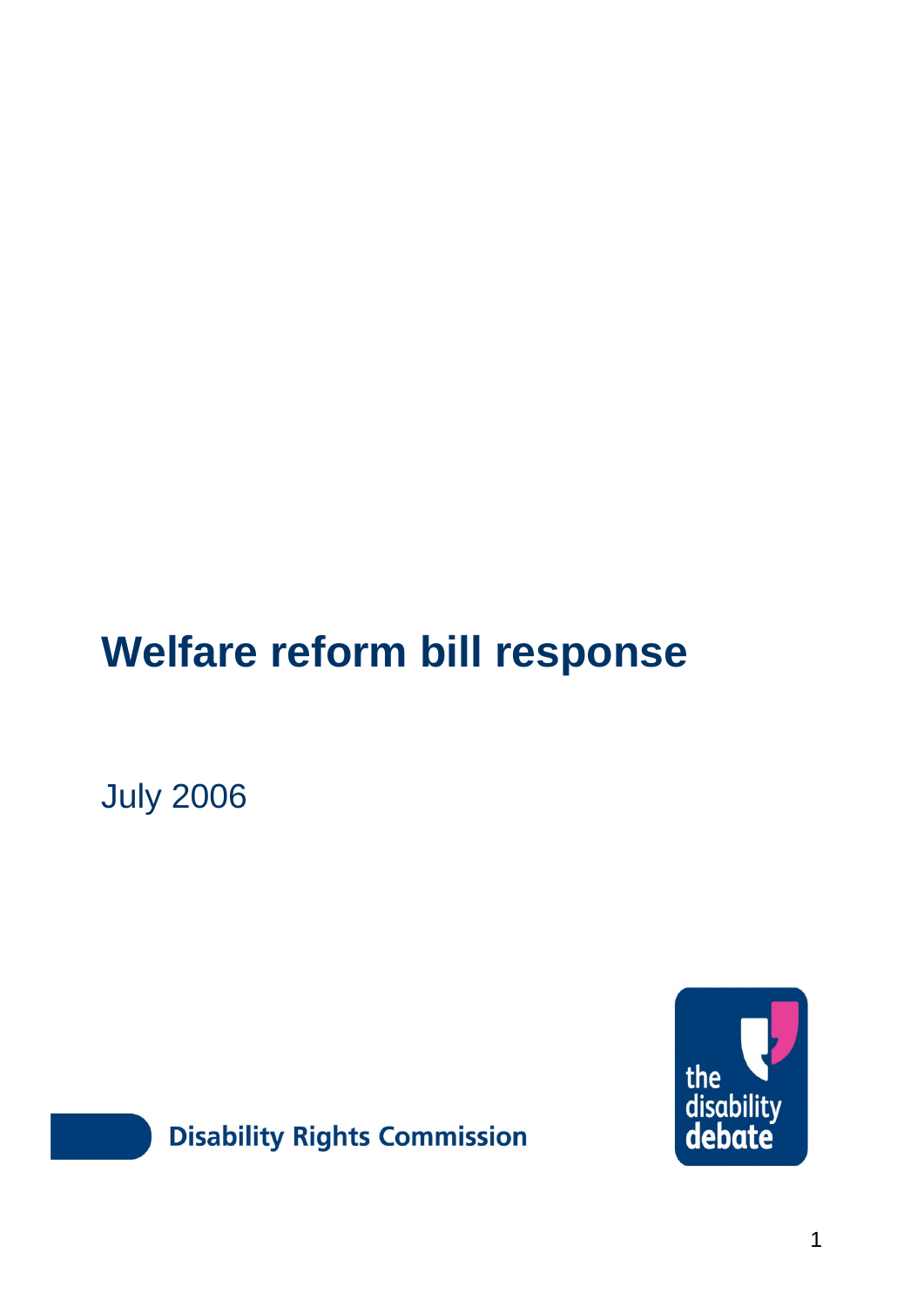# **WELFARE REFORM BILL RESPONSE JULY 2006**

The Disability Rights Commission (DRC) has a vision of a society where all disabled people can participate fully as equal citizens. We want to see improved opportunities for disabled people and those with long term health conditions to work: to get in, stay in and get on in their careers. DRC supports reform proposals if we believe that they will deliver that goal fairly and effectively. We share the government's aims of higher employment rates and we have supported the broad direction of reform as in the Welfare Reform Green Paper and the tone adopted by Ministers when introducing it.

We have developed three principles that should be met for welfare reform to be acceptable. These are:

- 1. A fair balance between responsibility of individuals and responsibility of employers;
- 2. A flexible and responsive system that support disabled people's participation;
- 3. Comprehensive support with everyday activities to enable people to carry out their responsibilities.

These principles are based on a framework of reciprocal responsibilities. Whilst disabled people should not, as a rule be exempted from their responsibilities as citizens, the precise nature of this responsibility must take account of individual circumstances and is dependent on the reciprocal responsibilities of the state, employers and providers; eg people should have access to support which is effective in enabling them to make the move back to work. In this briefing we assess the Welfare Reform Bill and related policy against these principles and reciprocity framework.

#### **What is the government proposing?**

The Welfare Reform Bill introduces the Employment and Support Allowance (ESA) replacing Incapacity Benefit and Income Support in 2008. The ESA will be based on someone having limited capability for work because of their mental and physical condition. A minority (the 'support group') will receive a higher rate of benefit without meeting any further conditions. The majority (the 'work-related group') will have to attend assessments and work-focussed interviews with an adviser; in the future they will also have to do work related activities that they are assessed as capable of doing (these activities might include work tasters or jobsearch assistance). If they don't do those things without good reason their benefit will be reduced. In parts of the country the government is testing out the 'Pathways to Work' approach, where people have compulsory interviews but voluntary access to employment support. This will be rolled out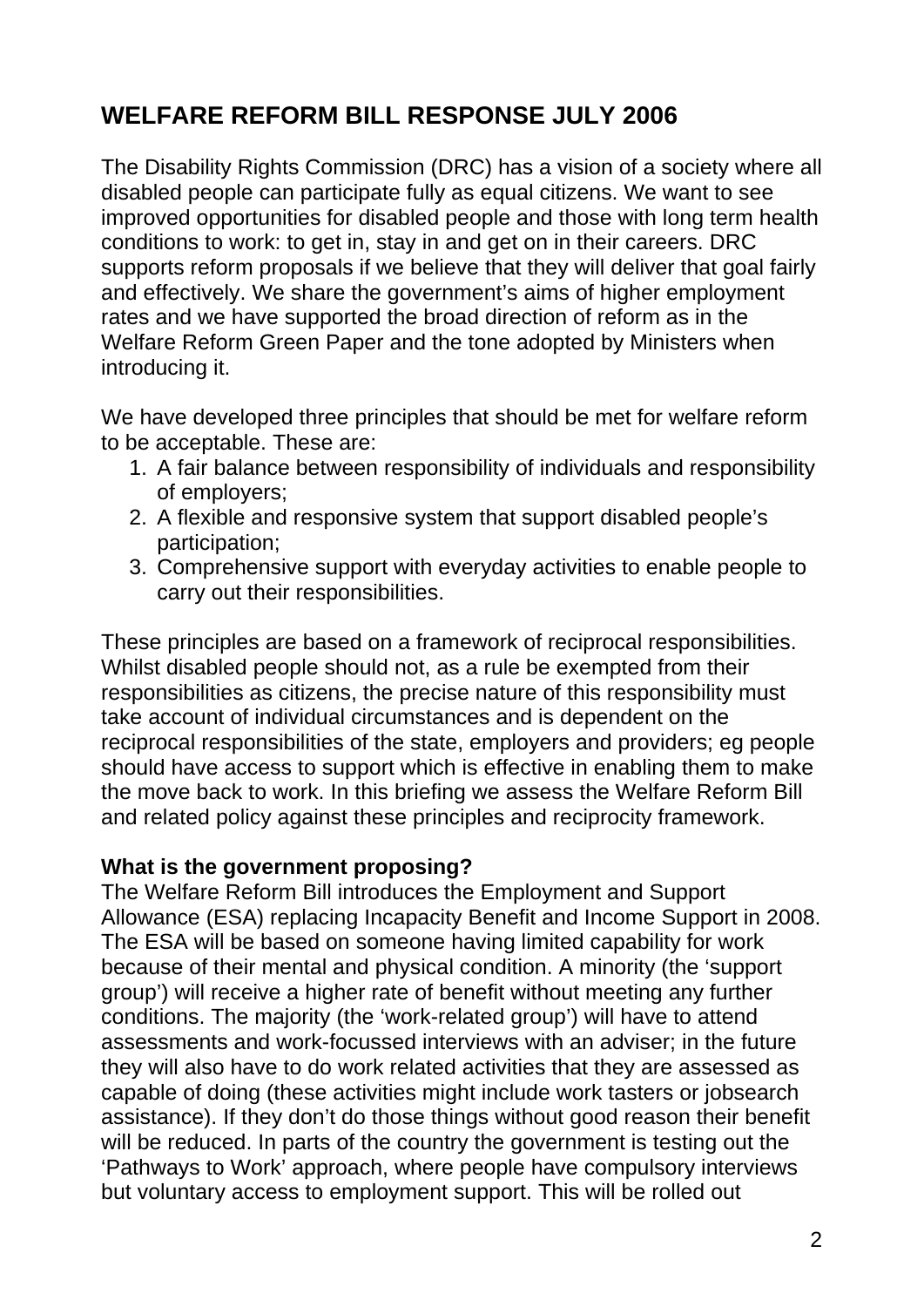nationally with the private and voluntary sector (PVS) providing the bulk of services, and after 2008 this will effectively become part of the benefits system.

#### **What the DRC welcomes**

The DRC welcomes the announcements that there will not be lower ESA payments for people under 25. We also welcome the announcement that Pathways to Work is to be rolled out, provided that what is provided matches the evidence of what works and that the responsibilities placed on claimants to take part is matched by guaranteed access to high quality support to help people get and keep work.

## **What the DRC wants from reform**

We want welfare reform as part of a package of measures to enhance disabled people's participation in paid employment and public life. We have argued for change to be based on the best available evidence about what works and for disability equality to be built in from the start (for example government and PVS organisations involved in the delivery of these reforms must be exemplars in employing disabled people, including people with mental health problems).

## **What is the DRC concerned about?**

The DRC has supported the principles underpinning reform because they spoke of providing ladders of opportunity for disabled people. In return for effective opportunities and support, we believe it is reasonable to expect more people to move from benefits towards work. Without effective opportunities and support, it is not reasonable to expect greater responsibilities of claimants. This is not simply a matter of fairness – it is about what will be most effective in achieving the government's goal of being 'radical without being punitive' in helping people find jobs. Providing support which works is radical. Threatening to take away benefits without the support being in place is punitive.

At this point in time there are insufficient guarantees that the right support will be put in place, making it difficult for the DRC to determine whether the Welfare Reform Bill proposals meet our principles.

For example:

• The Green Paper stated that the Pathways rollout using PVS providers would not require them to replicate existing provision, so it is not clear how rollout will integrate evidence-based approaches, in particular supporting people with severe and enduring mental health problems as well as those with mild-moderate conditions.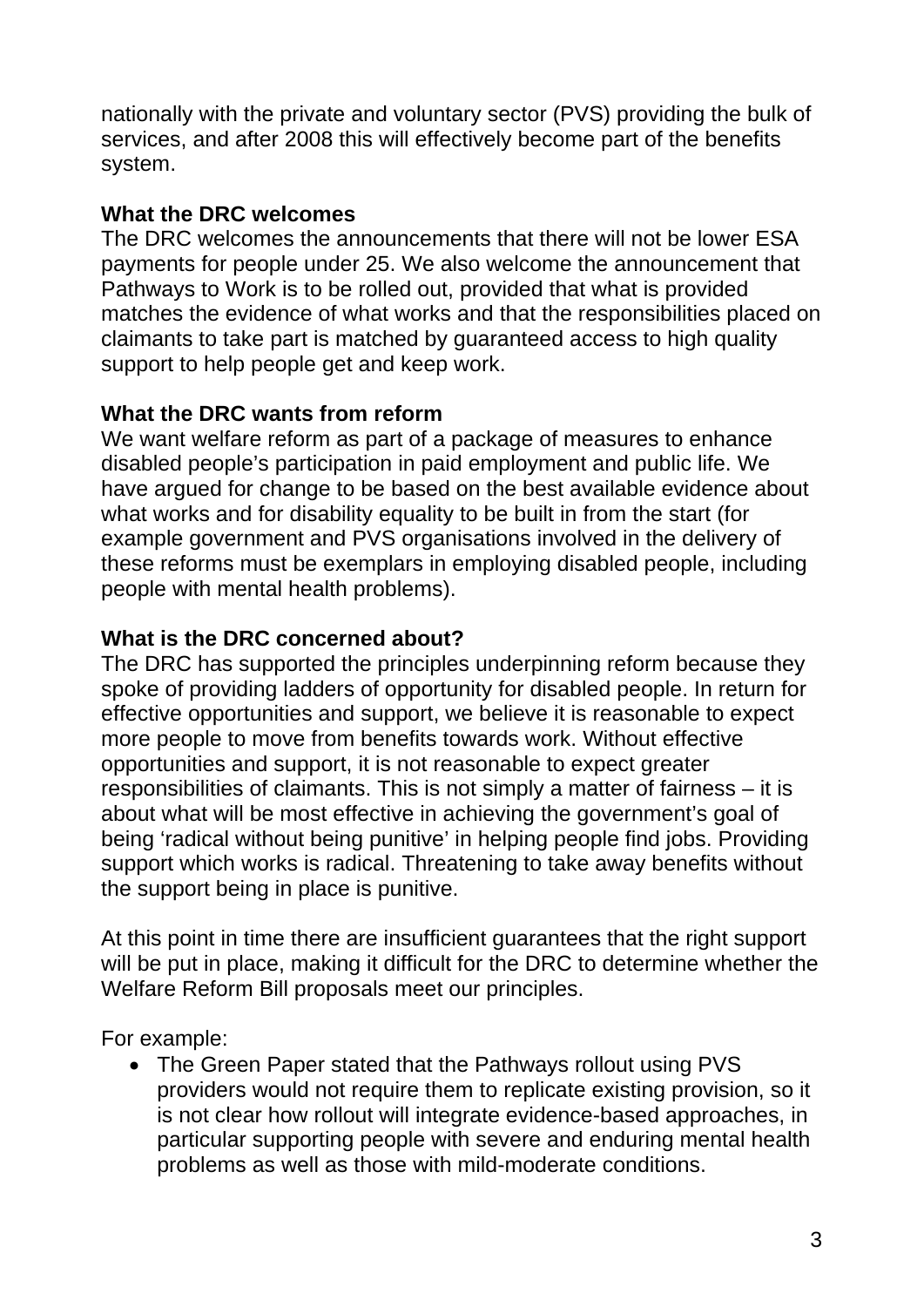- Increasing obligations over time for the work-related group requires Jobcentre Plus and its providers to ensure that support is available and accessible to individuals. If not this runs the risk of being unfair and placing the burden of responsibilities on individuals without guarantees of effective support.
- The support group who may need most help to return to work is least likely to benefit from the reform proposals.
- People currently receiving incapacity related benefits will have more regular assessments and spot checks and, contrary to previous assurances, can be brought into the new regime on a mandatory rather than a voluntary basis. This means they may have to do work related activity like ESA claimants, or face a benefit reduction (a 'sanction').
- In Pathways rollout PVS providers will be able to decide on benefit entitlement regarding work focussed interviews. From 2008 they may have the power to compel someone to do a work related activity, and impose sanctions if they do not. Contracting out this decision-making should be subject to standards of transparency, accountability and disability equality.
- Access to Work has been highly effective in supporting disabled people's employment opportunities, but the government plans to remove its funding from central government departments. DWP has done this already but evidence suggests that disabled people's employment rates and opportunities may have declined. Without assurances that its removal will not have a negative impact on disabled people's employment opportunities, DRC cannot support this proposal. A feasibility study to assess its impact is needed.

The DRC also believes that the Government has missed an opportunity to modernise the basis for entitlement to the ESA. The Welfare Reform Bill bases entitlement to ESA on limited capability for work because of mental and physical condition – a narrow understanding of what causes disability and is out of step with a wider view of disability which underpinned developments such as the Disability Discrimination Act 2005.

#### **What we seek clarification about**

The Green Paper contained limited detail and the Bill still leaves much to regulations. Our questions include:

- What is the detail of the Pathways rollout package and will it be available universally or targeted at specific groups such as parents?
- The government states that Jobcentre Plus services are exemplary for their disabled customers; what is the evidence for this? With increased involvement of the PVS, how does government propose to